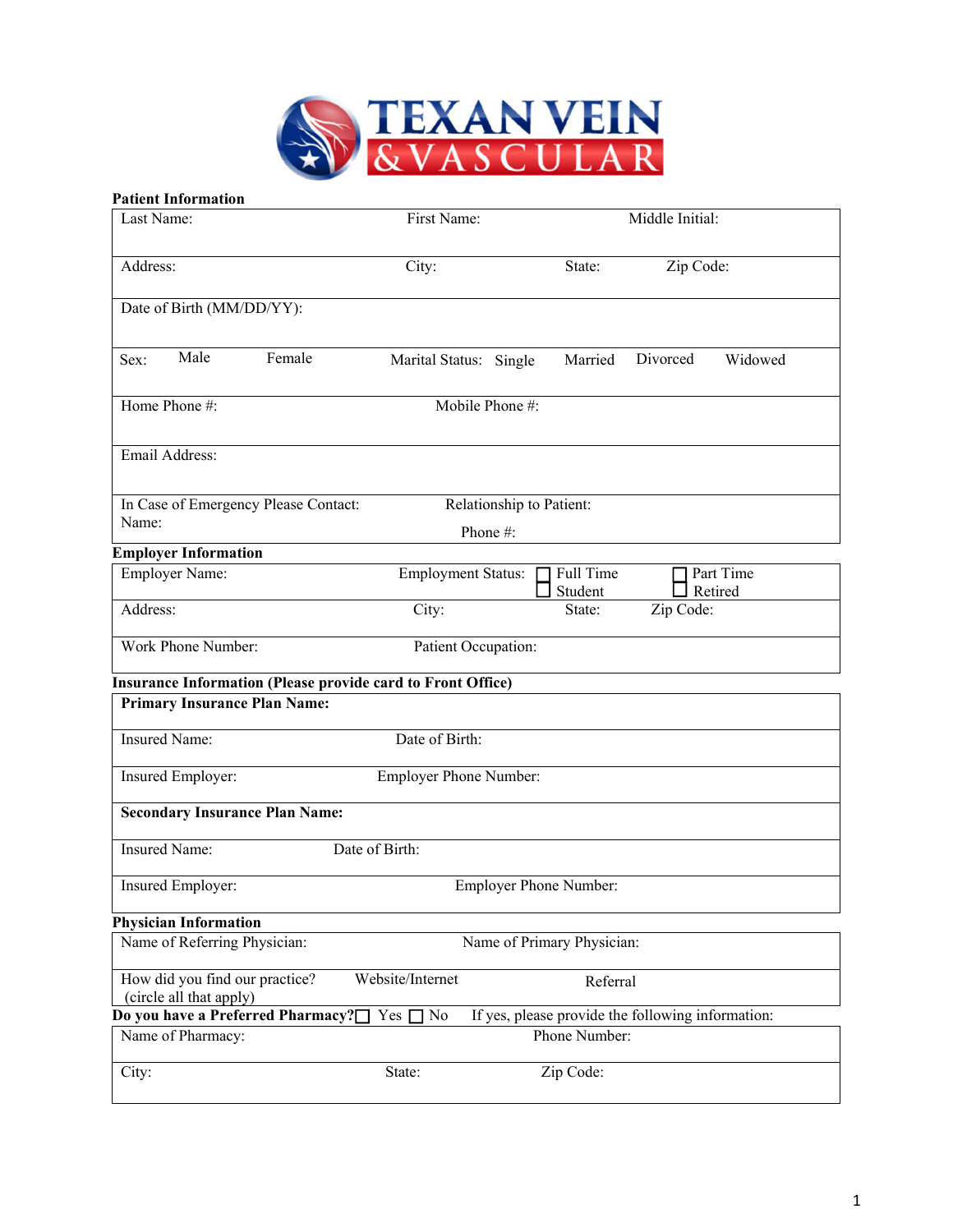

| Name:          | Date:   |         |  |
|----------------|---------|---------|--|
| Date of Birth: | Height: | Weight: |  |

# **MEDICATIONS** (Prescription, Over the counter and Vitamins)

| <b>MEDICATION</b>   | <b>DOSE</b> | <b>FREQUENCY</b> |
|---------------------|-------------|------------------|
|                     |             |                  |
|                     |             |                  |
|                     |             |                  |
|                     |             |                  |
|                     |             |                  |
|                     |             |                  |
|                     |             |                  |
|                     |             |                  |
|                     |             |                  |
|                     |             |                  |
|                     |             |                  |
|                     |             |                  |
|                     |             |                  |
|                     |             |                  |
|                     |             |                  |
|                     |             |                  |
| MEDICATION AT LEDCV | MOME        |                  |

### **MEDICATION ALLERGY** NONE

| <b>NAME OF MEDICATION</b> | <b>REACTION</b> |
|---------------------------|-----------------|
|                           |                 |
|                           |                 |
|                           |                 |
|                           |                 |
|                           |                 |
|                           |                 |
|                           |                 |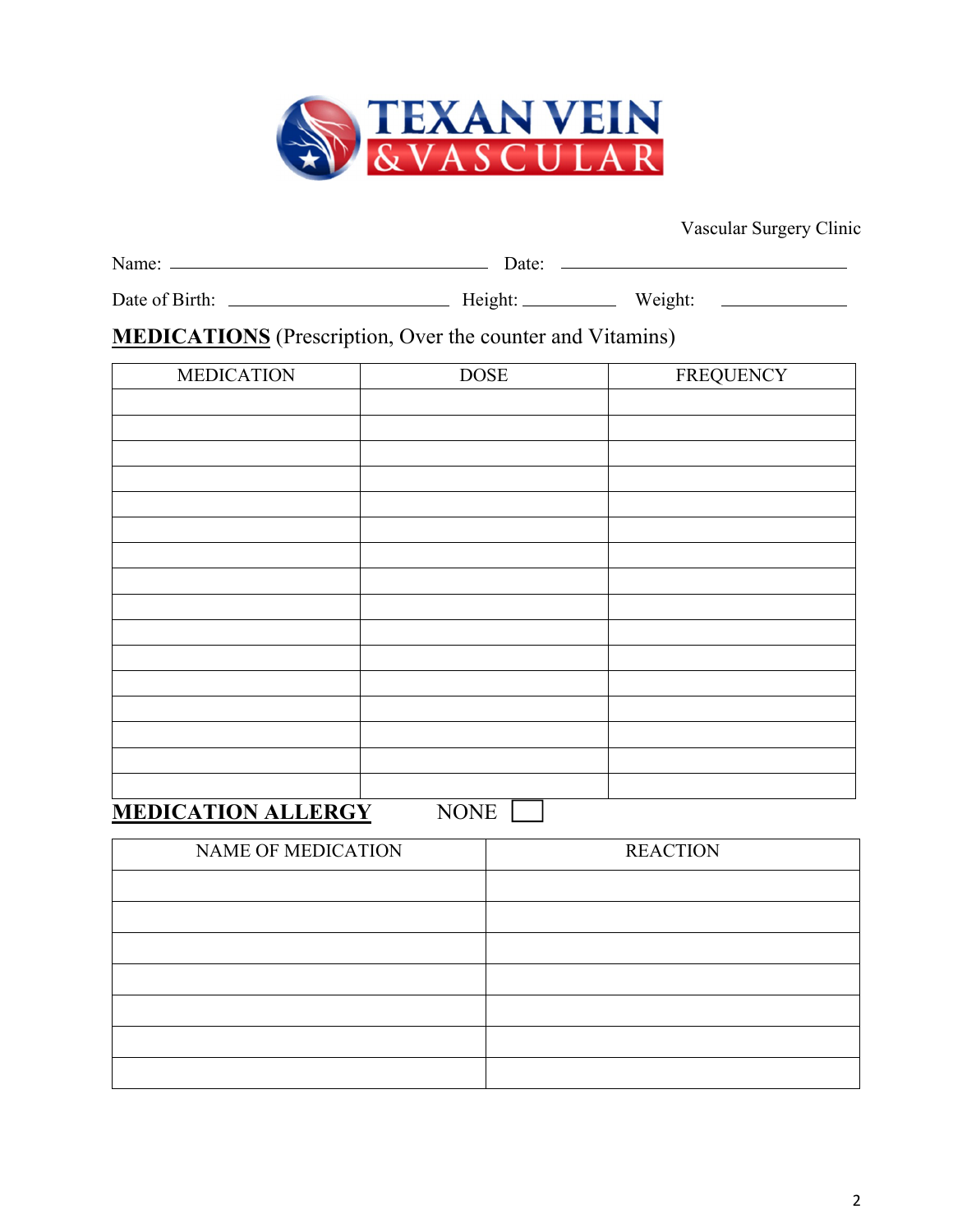

# **MEDICAL HISTORY**

Please circle "YES" or "NO" to any past or current medical conditions

| <b>YES</b> | NO  | Atrial Fibrillation / Arrhythmia                 |
|------------|-----|--------------------------------------------------|
| <b>YES</b> | NO  | <b>Coronary Arterial Disease</b>                 |
| <b>YES</b> | NO  | <b>Heart Failure</b>                             |
| <b>YES</b> | NO  | Dementia                                         |
| <b>YES</b> | NO  | Seizure Disorder                                 |
| <b>YES</b> | NO  | Diabetes Mellitus Type 2                         |
| <b>YES</b> | NO  | Asthma                                           |
| <b>YES</b> | NO  | Chronic Obstructive Pulmonary Disease/Emphysema  |
| <b>YES</b> | NO  | <b>Bleeding Disorder</b>                         |
| <b>YES</b> | NO. | Anemia                                           |
| <b>YES</b> | NO  | Deep Vein Thrombosis                             |
| <b>YES</b> | NO  | <b>Pulmonary Embolism</b>                        |
| <b>YES</b> | NO  | <b>HIV</b>                                       |
| <b>YES</b> | NO  | High Cholesterol / Hyperlipidemia                |
| <b>YES</b> | NO  | Myocardial Infarction / Heart Attack             |
| <b>YES</b> | NO  | Depression                                       |
| <b>YES</b> | NO  | Drug Abuse                                       |
| <b>YES</b> | NO  | Hepatitis C                                      |
| <b>YES</b> | NO  | Peptic Ulcer Disorder                            |
| <b>YES</b> | NO  | Chronic Kidney Disease / End Stage Renal Disease |
| <b>YES</b> | NO  | Stroke / TIA                                     |
| <b>YES</b> | NO  | <b>Obstructive Sleep Apnea</b>                   |
| <b>YES</b> | NO  | <b>Liver Cirrhosis</b>                           |
| <b>YES</b> | NO  | Hypertension                                     |
|            |     |                                                  |
|            |     |                                                  |

 $\mathcal{L}_{\mathcal{A}}$  and  $\mathcal{L}_{\mathcal{A}}$  are the set of the set of the set of the set of  $\mathcal{L}_{\mathcal{A}}$  $\mathcal{L}^{\mathcal{L}}(\mathcal{L}^{\mathcal{L}})$  and  $\mathcal{L}^{\mathcal{L}}(\mathcal{L}^{\mathcal{L}})$  and  $\mathcal{L}^{\mathcal{L}}(\mathcal{L}^{\mathcal{L}})$  . In the contribution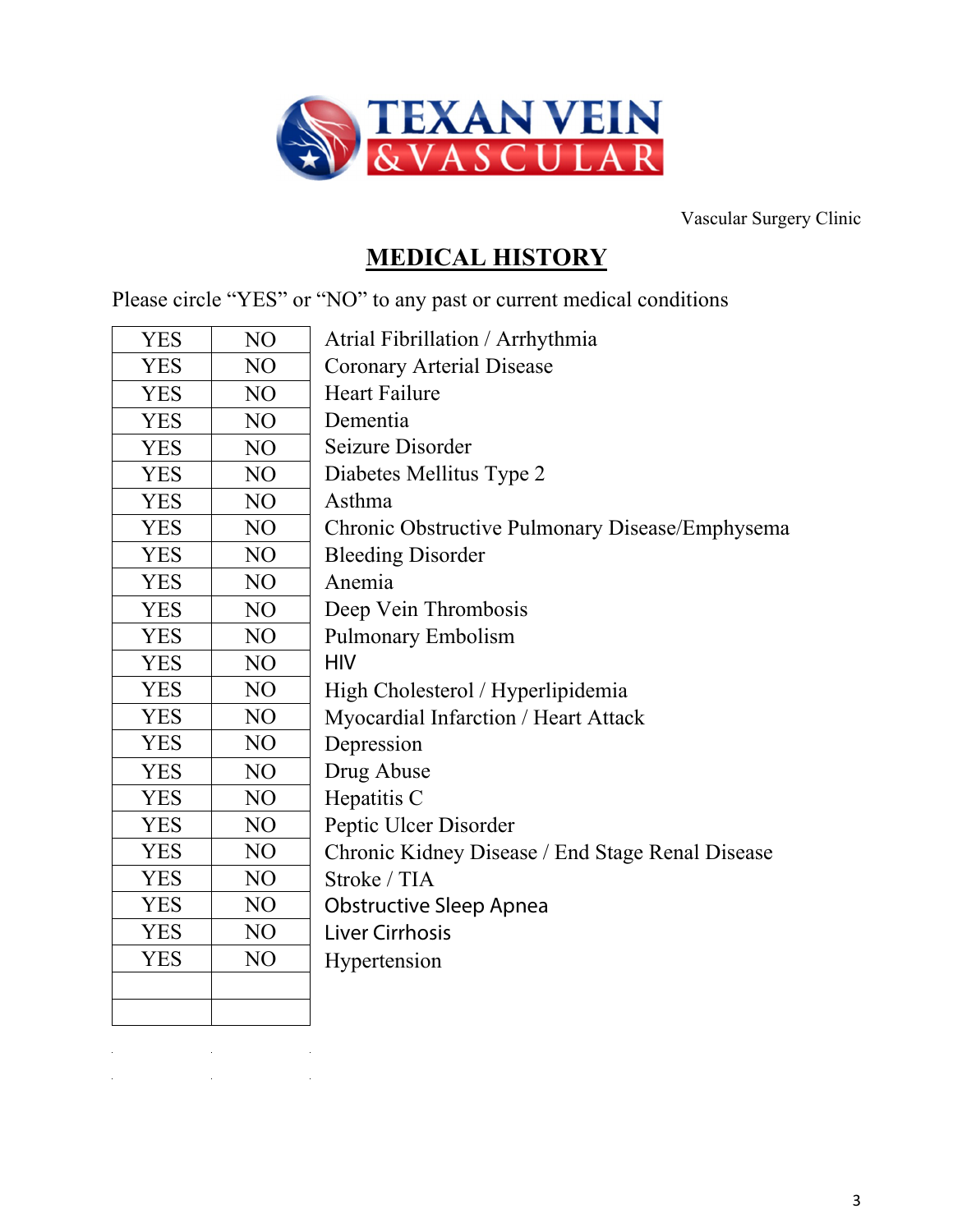

### **SURGICAL HISTORY DATE**

| <b>YES</b> | N <sub>O</sub>                  |  |
|------------|---------------------------------|--|
| <b>YES</b> | N <sub>O</sub>                  |  |
| <b>YES</b> | NO                              |  |
| <b>YES</b> | N <sub>O</sub>                  |  |
| <b>YES</b> | N <sub>O</sub>                  |  |
|            |                                 |  |
|            |                                 |  |
|            | Please List Other Surgery(ies): |  |
|            |                                 |  |
|            |                                 |  |
|            |                                 |  |
|            |                                 |  |
|            |                                 |  |
|            |                                 |  |

CABG (Coronary Bypass Graft)

PTCA Hx (Coronary Angioplasty)or Stent Angioplasty / Leg Stent/Leg Bypass

Varicose Vein Surgery

**Other** 

# **FAMILY HISTORY**

|                | Heart<br>Disease | Stroke | Aneurysm | <b>Other Vascular Problems</b><br>(Please Specify) | Varicsoe<br>Veins |
|----------------|------------------|--------|----------|----------------------------------------------------|-------------------|
| Relationship   |                  |        |          |                                                    |                   |
| Mother         |                  |        |          |                                                    |                   |
| Father         |                  |        |          |                                                    |                   |
| Sister         |                  |        |          |                                                    |                   |
| <b>Brother</b> |                  |        |          |                                                    |                   |
| Grandmother    |                  |        |          |                                                    |                   |
| Grandfather    |                  |        |          |                                                    |                   |
|                |                  |        |          |                                                    |                   |

 $\mathcal{L}^{\mathcal{L}}(\mathcal{L}^{\mathcal{L}})$  and the contribution of the contribution of  $\mathcal{L}^{\mathcal{L}}$  $\hat{\mathcal{L}}$  $\mathcal{A}^{\mathcal{A}}$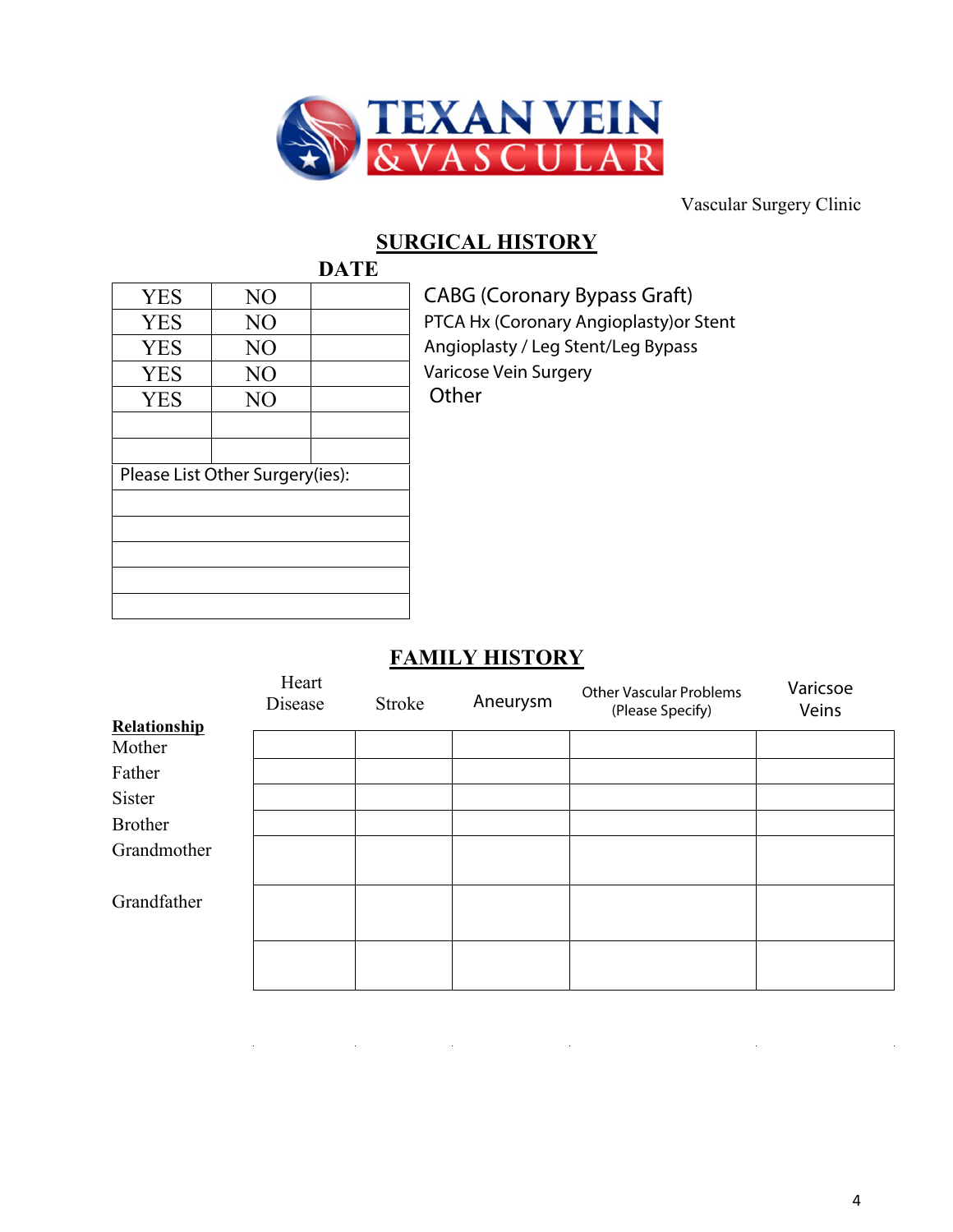

# **SOCIAL HISTORY**

and the state of the state of

 $\sim 10$ 

 $\sim 10^{-10}$ 

 $\mathcal{L}$ 

 $\mathcal{L}^{\text{max}}$ 

| <b>YES</b> | NO         | <b>NEVER</b>   |
|------------|------------|----------------|
|            |            |                |
|            | <b>YES</b> | N <sub>O</sub> |
|            |            |                |
|            |            |                |
|            |            |                |

Do you smoke? Number of years Packs per day Interested in quitting? Number of years prior to quiting

| YES.         | NO            | NEVER        |
|--------------|---------------|--------------|
| <b>DAILY</b> | <b>WEEKLY</b> | MONTHLY      |
| WINE         | <b>BEER</b>   | <b>OTHER</b> |
|              |               |              |

Do you consume alcohol? How often? Which alcoholic beverage? Drug abuse?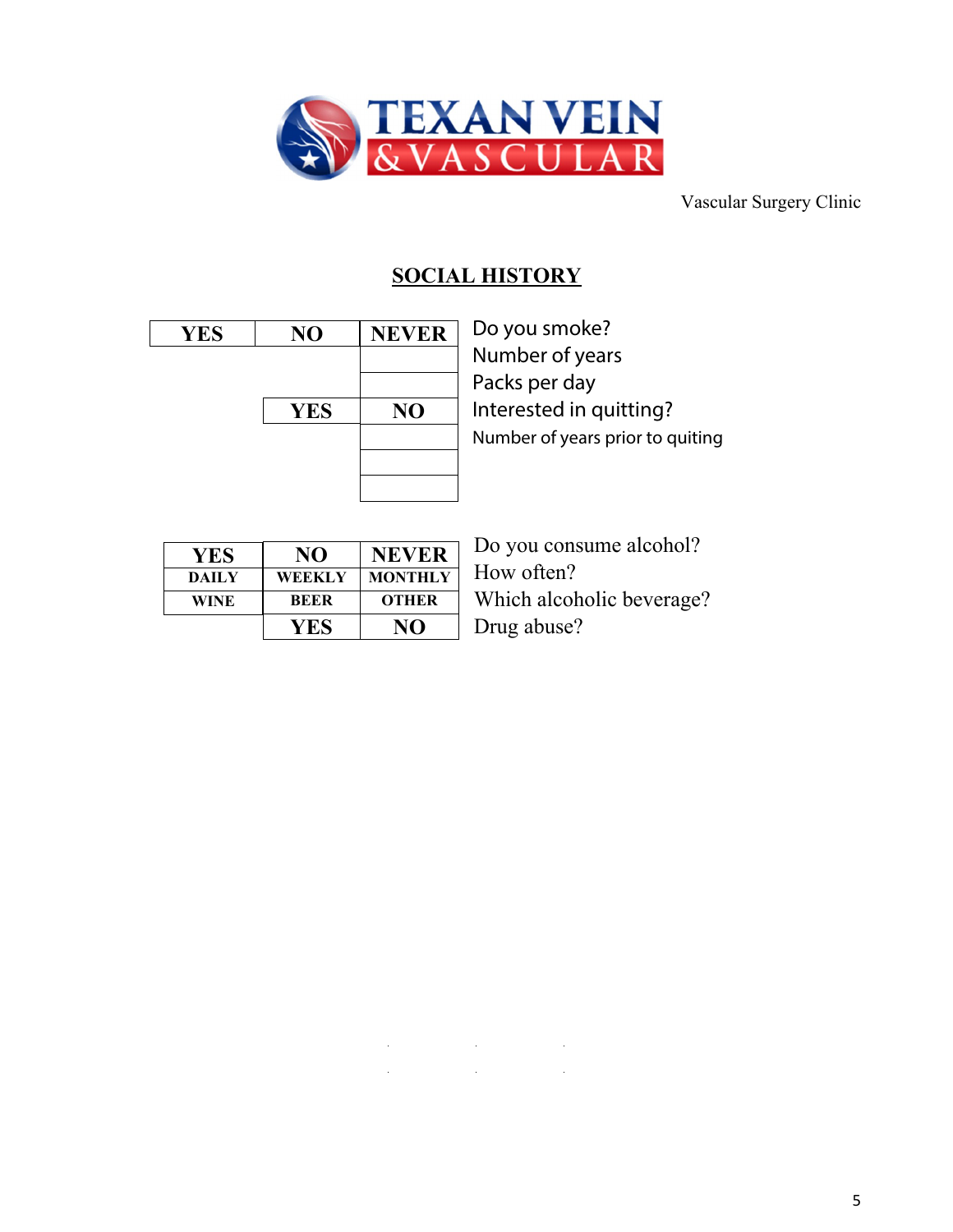

# **REVIEW OF SYSTEMS**

Are you currently having problems with any of the following? (Y=YES, N=NO)

#### **Constitutional Symptoms:**

Y N Fever Y N Chills Y N Weight Gain ( lbs.) Y N Weight Loss (lbs.)

#### **Integumentary Symptoms:**

 Y N Dry Skin Y N Rashes Y N Discoloration Y N Ulcers

#### **Respiratory Symptoms:**

Y N Cough Y N Wheezing Y N Shortness of Breath

### **Cardiovascular Symptoms:**

Y N Chest Pain on Exertion Y N Shortness of Breath Y N Heart Palpitations

#### **Neurologic Symptoms:**

Y N Loss of Consciousness Y N Slurred Speech Y N Weakness Y N Numbness Y N Loss of Balance/Falls Y N Restless Legs

### **Hematologic/ Lymphatic:**

Y N Bruising Y N Excessive Bleeding

### **Musculoskeletal Symptoms**:

Y N Back Pain Y N Swelling in Arms/Legs Y N Difficulty Walking

### **Gastrointestinal Symptoms:**

Y N Vomiting Y N Abdominal Pain Y N Nausea

### **CHIEF COMPLAINTR/REASON FOR VISIT TODAY (PLEASE SPECIFY)**

Client's Signature Date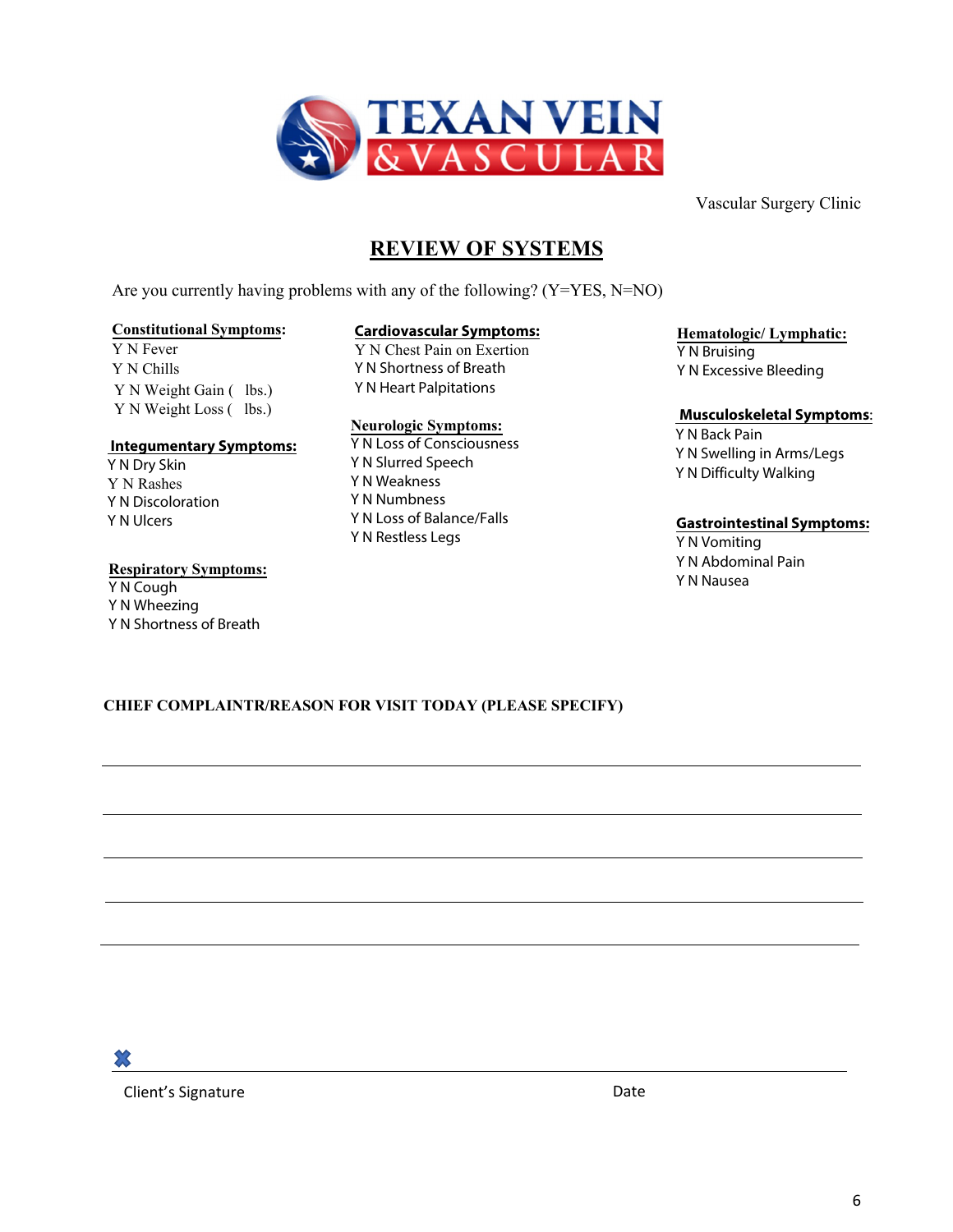

### **FINANCIAL POLICY**

As we enter the doctor-patient relationship, we agree to provide quality healthcare at a fair and reasonable price, and you in turn, agree it is your obligation to understand your insurance benefits and be prepared to pay at the time of service. This is an explanation of our financial policy, so there are no unpleasant surprises.

### **Please Initial Each Section**

- **Co-payments, deductibles and/or coinsurance are due at the time of service.** We accept Cash, MasterCard, Visa, American Express, Discover and Care Credit. If you are not prepared to pay the required amount, we are required to reschedule the appointment. The estimated financial responsibility for scheduled services will be due prior to these services being provided. Any remaining balance after your health plans pays will be due upon receipt of a statement. If insurance coverage cannot be verified prior to the appointment, the account will note as "Self-Pay" and payment will be due in full. Account balance over 90 days with no payment activity will be reported to the credit bureau(s).
- **Your insurance policy is a contract between you and your insurer. It is your responsibility to know what your policy covers and what It does not although we will help you get the most out of your benefits.** When your coverage is verified by our office personal, we are given a disclaimer informing it is only a quote of benefits and not a guarantee of payment. Payment is determined once the claim is received and processed by your insurer. **Any item deemed "Non-Covered" will be your financial responsibility.** We do not accept 'Usual and Customary' payments. Any disputes about payment must be resolved between you and your insurer. You are responsible for ensuring a properly dated referral and/or authorization if required by your insurer for services being provided. It is your responsibility to make certain you have subsequent authorizations during ongoing treatment. You are also responsible for payment if your claim denies for lack of referral/authorizations.
- **As a courtesy to you, we will file primary participating insurance for you with proper assignment.** Insurance will not be accepted if presented after 3 business days from the date of your appointment. Any additional policies will be yours to file with your receipt from our office. Please bring your insurance card(s) with you to every and provide the front desk with any updated information at the time of check-in. All remaining balances are your responsibility to satisfy prior to additional services being rendered.
- This office is not party to legal disputes or agreements. The financial responsibility rest with the patient.